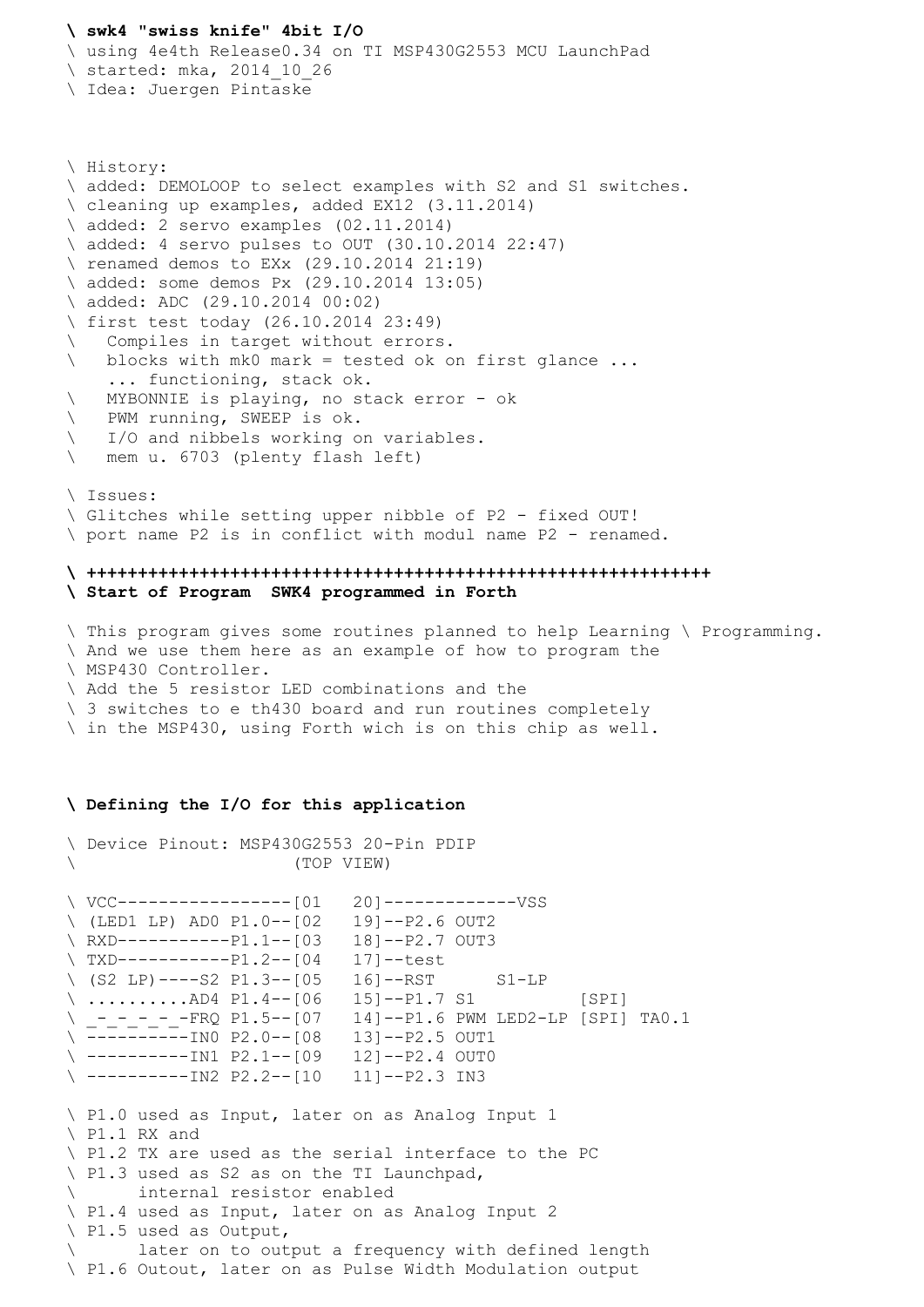```
â€" quasi D/A Output
\ P1.7 Input S1, internal resistor enabled
\ All P2.x Inputs have internal resistor enabled, 
\ so open input means HIGH
\setminus P2.0 Input 0
\ P2.1 Input 1 
\ P2.2 Input 2 
\ P2.3 Input 3 
\ P2.4 Output 0
\ P2.5 Output 1
\ P2.6 Output 2
\ P2.7 Output 3
\ The MSP 430 will be rather fully used. 
\ So to save Program Space, the 4 Bit Nibbles are packaged 
\ into 4x4 nibbles to be one Variable (16Bit cell).
\ This will save on RAM used.
\ Some scrach variables mk0
\ IN 4 bit input, when used reflects status of 4 Input lines
\ F 4 bit value for tones
\ A 4 bit A register
\ B 4 bit B register
variable IFAB \ define a variable
\ W 4 bit W variable
\ X 4 bit A variable
\ Y 4 bit Y variable
\ Z 4 bit Z variable
variable WXYZ 
\ A1 4 bit analog in channel 1
\ A2 4 bit analog in channel 2
\ P 4 bit pulse width modulated output 
\ O 4 bit output register
variable 12PO 
: INITSV \ -- \ init scrach variables
  0 IFAB ! 0 WXYZ ! 0 12PO ! ;
   initsv
\ define a Word to show a cell at address unsigned mk0
: ? ( adr -- ) @ u. ;
\ juggling nibbles mk0
HEX 
: 0! \ n adr -- \ store nibble 0 to variable at address 
  >r r@ @ FFF0 and swap F and + r> ! ;
: 1! \ n adr -- \ store nibble 1 to variable at address 
  >r r@ @ FFOF and swap F and 4 lshift + r> ! ;
: 2! \setminus n adr -- \setminus store nibble 2 to variable at address
  >r r@ @ F0FF and swap F and 8 lshift + r> ! ;
: 3! \ n adr -- \ store nibble 3 to variable at address 
  >r r@ @ OFFF and swap F and C lshift + r> ! ;
: 0@ \ adr - n \ fetch nibble 0 of variable at address 
   @ 000F and ; 
: 1@ \ adr - n \ fetch nibble 1 of variable at address 
   @ 00F0 and 0004 rshift ;
```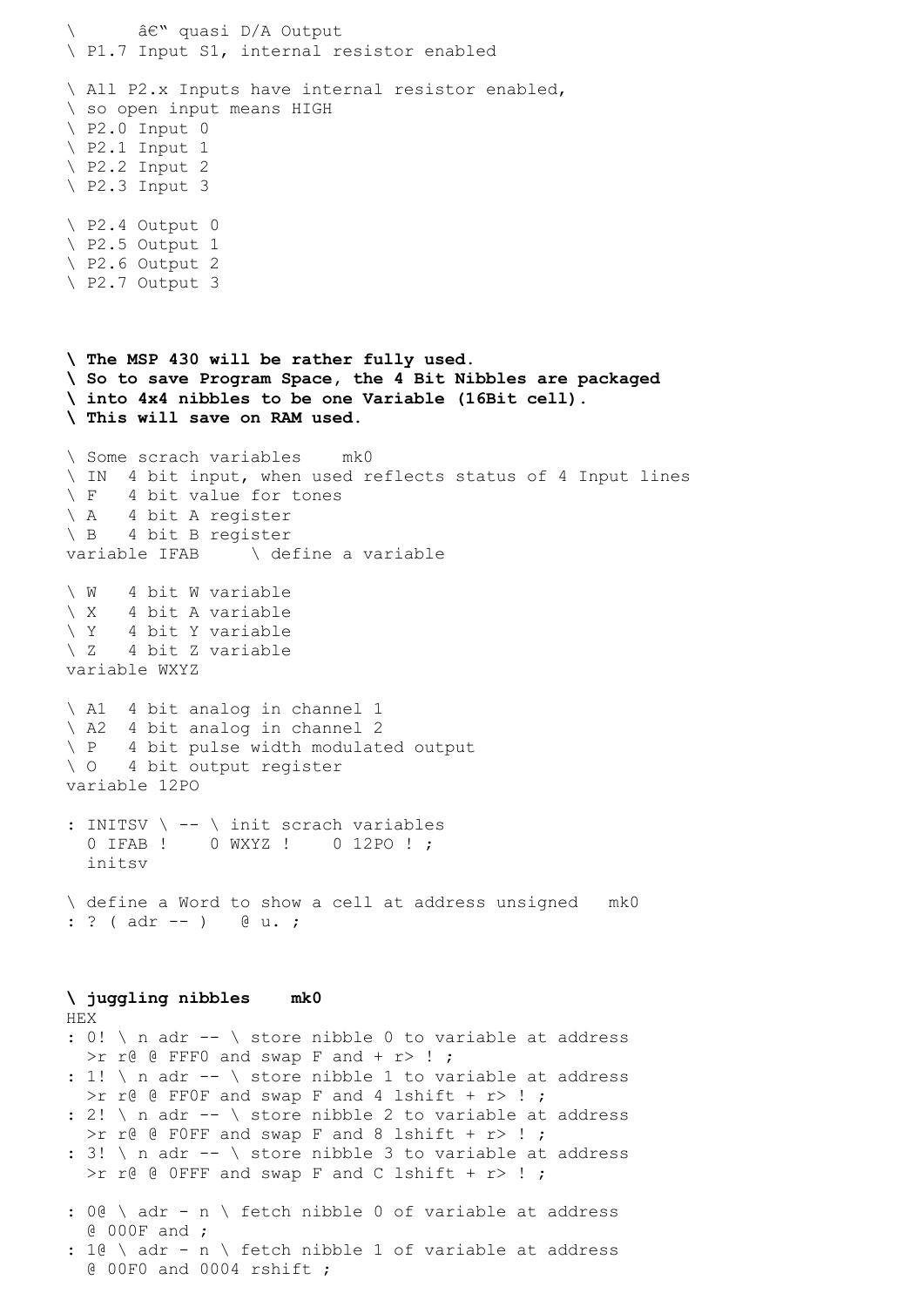```
: 2@ \ adr - n \ fetch nibble 2 of variable at address 
  @ 0F00 and 0008 rshift ; 
: 3@ \ adr - n \ fetch nibble 3 of variable at address 
   @ F000 and 000C rshift ; 
\ As a first step we have to define the relevant IO Bits
\ as Input ( with enabling internal pull-up resistor)
\ or as output.
\ Here you can find the relevant memory mapped addresses
\ to set functionality, read Input Data, write Output Data
\ Some of the functions used are rather complex, 
\setminus so in the beginning we will test as Input and Output only,
\ see separate Forth Code
\ In 4e4th, P1 and P2 are predefined 2constants.
HEX 
: INITIO \ -- \ I/O initialisation of JPS4 ports mk0
\ mask adr op 
\ 76543210 
[ bin ] 10011001 [ hex ] 0022 ( P1DIR ) cclr \ P1 INs 
[ bin ] 01100110 [ hex ] 0022 ( P1DIR ) cset \ P1 OUTs 
[ bin ] 10001000 [ hex ] 0024 ( P1IES ) cset \ falling edge detect
[ bin ] 00100000 [ hex ] 0026 ( P1SEL ) cset \ P1.5 sec func TA0.0 (FRQ) 
[ bin ] 10001000 [ hex ] 0027 ( P1REN ) cset \ pullup selected 
[ bin ] 10000000 [ hex ] P1 cset \ P1.7 pullup enabled 
[ bin ] 00001111 [ hex ] 002A ( P2DIR ) cclr \ P2 INs 
[ bin ] 11110000 [ hex ] 002A ( P2DIR ) cset \ P2 OUTs 
[ bin ] 00001111 [ hex ] 002F ( P2REN ) cset \ P2 pullups selected 
[ bin ] 00001111 [ hex ] P2 cset \ P2 pullups enabled
[ bin ] 11000000 [ hex ] 002E ( P2SEL ) cclr \ clear these bits to I/O
```
; INITIO

**\ Basic I/O mk0** HEX : OUT! \ n -- \ write OUT to P2 upper nibble (4 LEDS) 04 lshift \ move to n upper nibble 0F or \ keep input pullups set!  $p2 c!$ ;  $\setminus$  write port : OUT>  $\setminus$  --  $\setminus$  copy O to OUT! 12PO 0@ out! ; : OUT \ n -- \ save n to 0 and do OUT! 12PO 0! out> ; : IN@ \ -- n \ read digital input pins (nibble ) P2 1- c@ 000F and ; \ helper to output a nibble to terminal HEX : 4# \ n -- \ display 4 digits unsigned with leading zeros  $\lt$ # zero # # # # # #> TYPE SPACE ; : 2# \ n -- \ display 2 digits unsigned with leading zeros  $\lt$ # zero # #  $\gt$  TYPE SPACE ; \ test falling edge at switch S1 and S2 mk0 023 constant P1IFG : S1? 080 P1IFG cget ;  $\setminus$  -- f  $\setminus$  set on edge event : S2? 008 PlIFG cqet ;  $\setminus$  -- f  $\setminus$  set on edge event : S1- 080 P1IFG cclr ;  $\backslash$  --  $\backslash$  reset edge event flag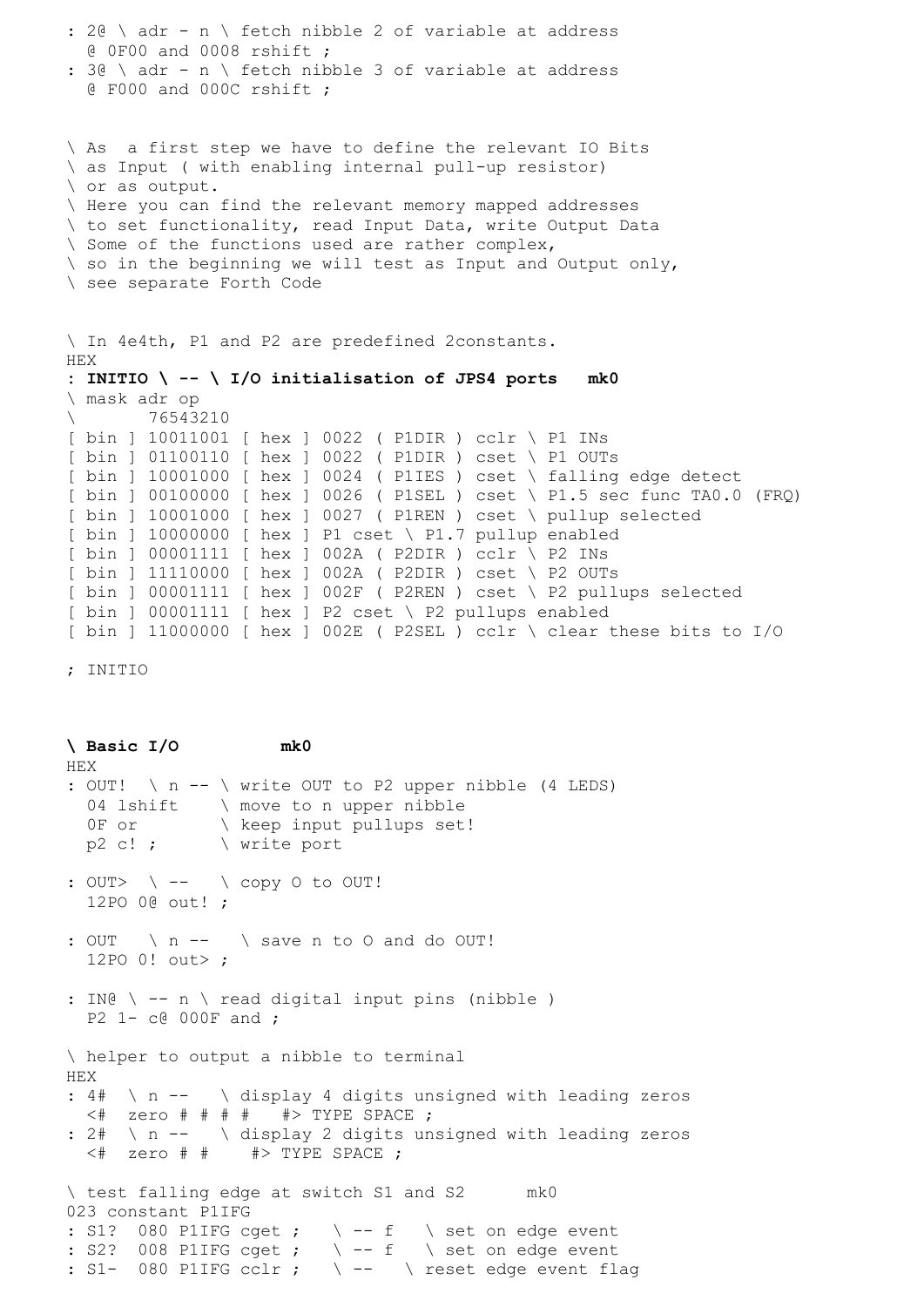```
\ Delays mk0
\ 1MS is prefefined in 4e4th. Its an empty loop,
\ predefined for MCU running with 8Mhz DCO = default.
\ Use Forth word MS to make any ms delay. 
\ Example: 
\ decimal 10 ms \ delay of 10 miliseconds.
DECIMAL
: 1SEC \ -- \ delay of one second
  1000 ms ;
: SECS \ n -- \ delay of n seconds mk0
   0 DO 1sec LOOP ; 
\ ------------------------------------------------------------
\ Utilities for this MCU
\ ------------------------------------------------------------
\ ------------------------------------------------------------
\ Tones
\ Output is for MSP430G2553, 8Mhz DCO and SMCLK /2
HEX
\ Output square wave at P1.5 using timer TA0.0 mk0
\ Use P1.5 as timer TA0.0 ouput.
\ This is done by setting P1.5 to its second function.
\ Then set and start Timer.
\ Note: In second function, pin is no longer 
\ a general purpose I/O pin. It is switched to another I/O
\ mode called 'second function' of the pin.
: P15SEC \ set P1.5 to its second function 
  020 dup p1 1+ cset 026 cset ; 
: P15IO \ set back P1.5 to its GPIO
  020 026 cclr 020 041 cclr ;
: TON- zero 0160 ! p15io ; \setminus stop timer
: TON+ \ n -- \ start timer-A with interval n
  p15sec \ init pin
  0080 0162 ! \ CCTL0 set timer output mode
  (n) 0172 ! \setminus CCR0 set interval
 0254 0160 ! \ CTL start timer clock, mode and divider
  ;
\ midi tones B3 to B5, 2 octaves; pitch list. mk0
DECIMAL 
IHERE 
 0000 i, \ no tone
7962 i, \ B3 
 7515 i, \ C4 
 6695 i, \ D4 
 5965 i, \ E4 
 5630 i, \sqrt{F4}5016 i, \sqrt{G4}4469 i, \ A4
```
3981 i, \ B4

: S2- 008 P1IFG cclr ;  $\setminus$  --  $\setminus$  reset edge event flag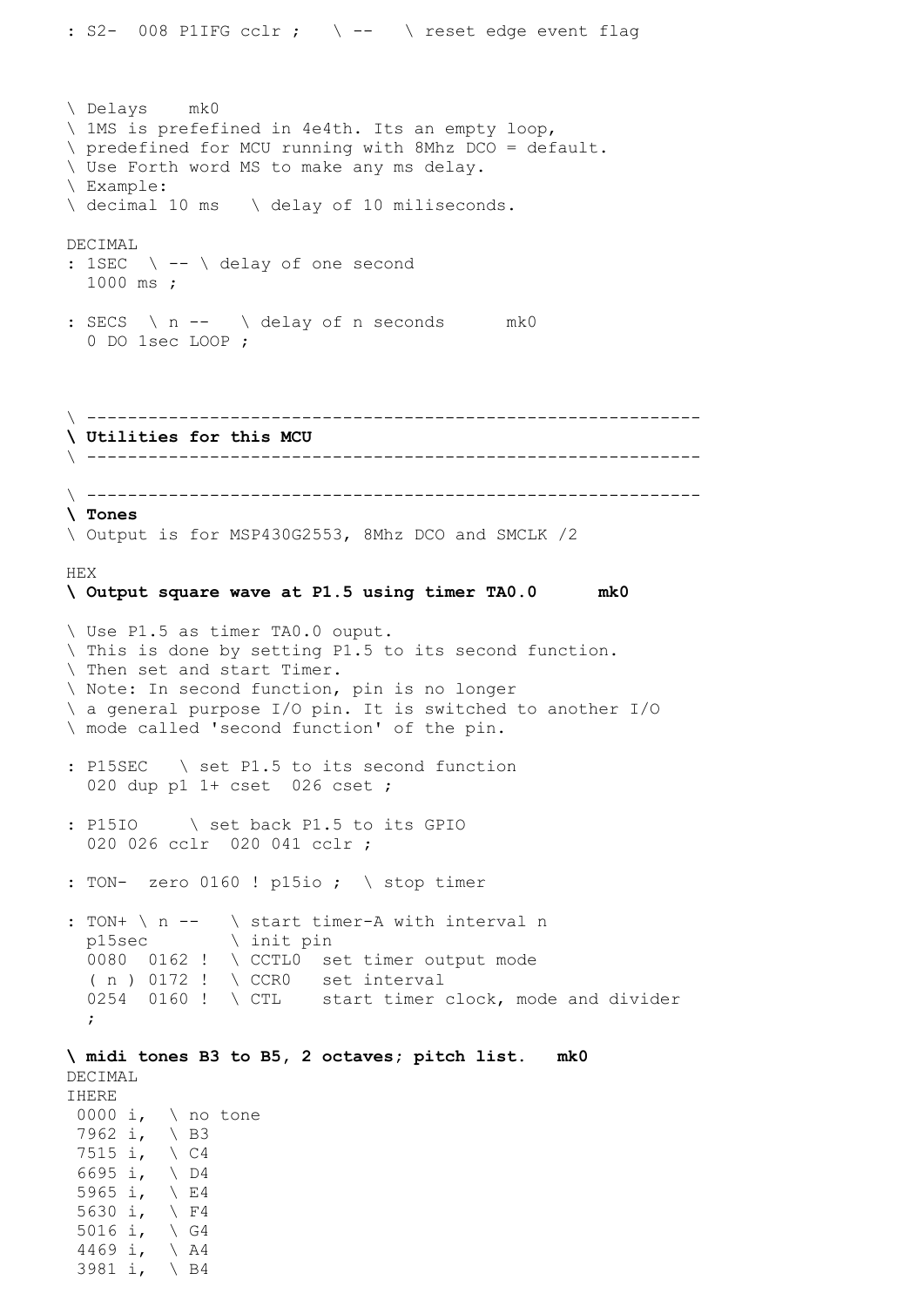```
3758 i, \ C5 
 3348 i, \ D5 
 2983 i, \ E5 
2815 i, \ F5 
2508 i, \sqrt{G5}2235 i, \setminus A5
 1991 i, \setminus B5
constant TONELIST
: T@ \ i -- n \ get pitch using index i 
  cells tonelist + @ ;
DECIMAL 
: NOTE \setminus i -- \setminus play note i
  t@ ton+ 500 ms ;
: LNOTE \ i -- \ play note i longer
  note 500 ms ;
: PAUSE \ n -- \ play pause of duration n
 ton- ms ; \ ( use n = 50,100,200)
\ see example melodie EX14
\ ------------------------------------------------------------
\ PWM of 16KHz
\ for 8MHZ DCO using timer TA0
HEX
: P16IO \ -- \ set P1.6 to GPIO 
 0040 0022 cset \ P1DIR P1.6 OUT 
 0040 0026 cclr \ P1SEL P1.6 GPIO 
  ; 
: P16SEC \ -- \ set P1.6 to second function
 0040 0022 cset \ P1DIR P1.6 OUT 
 0040 0026 cset \ P1SEL P1.6 select second function 
   ; 
: PWM- 
 zero 160 ! \ TAOCTL stop timer
 p16io 0040 0021 cclr ; \ set p1.6 I/O and clear p1.6
: PWM+ \ n -- \ init and start PWM at P1.6 
 01F4 0172 ! \ TA0CCR0 set period 16KHz at 8MHZ DCO
  00E0 0164 ! \ TA0CCTL1 set output mode
0174 ! \ TA0CCR1 set pulsewidth
0210 0160 ! \ TA0CTL set timer mode and run
   ;
: PWM \ n -- \ set PWM at P1.6 n = 0...F
  ton- 000F and
  dup 0= IF drop pwm-
  ELSE 001F * pwm+ p16sec THEN ;
\ ------------------------------------------------------------
\ ADC 
HEX
\ You may name addresses and bits.
\ address name \ function
\ 01B0 constant ADC10CTL0 \ ADC10 control register 0
\ 01B2 constant ADC10CTL1 \ ADC10 control register 1
```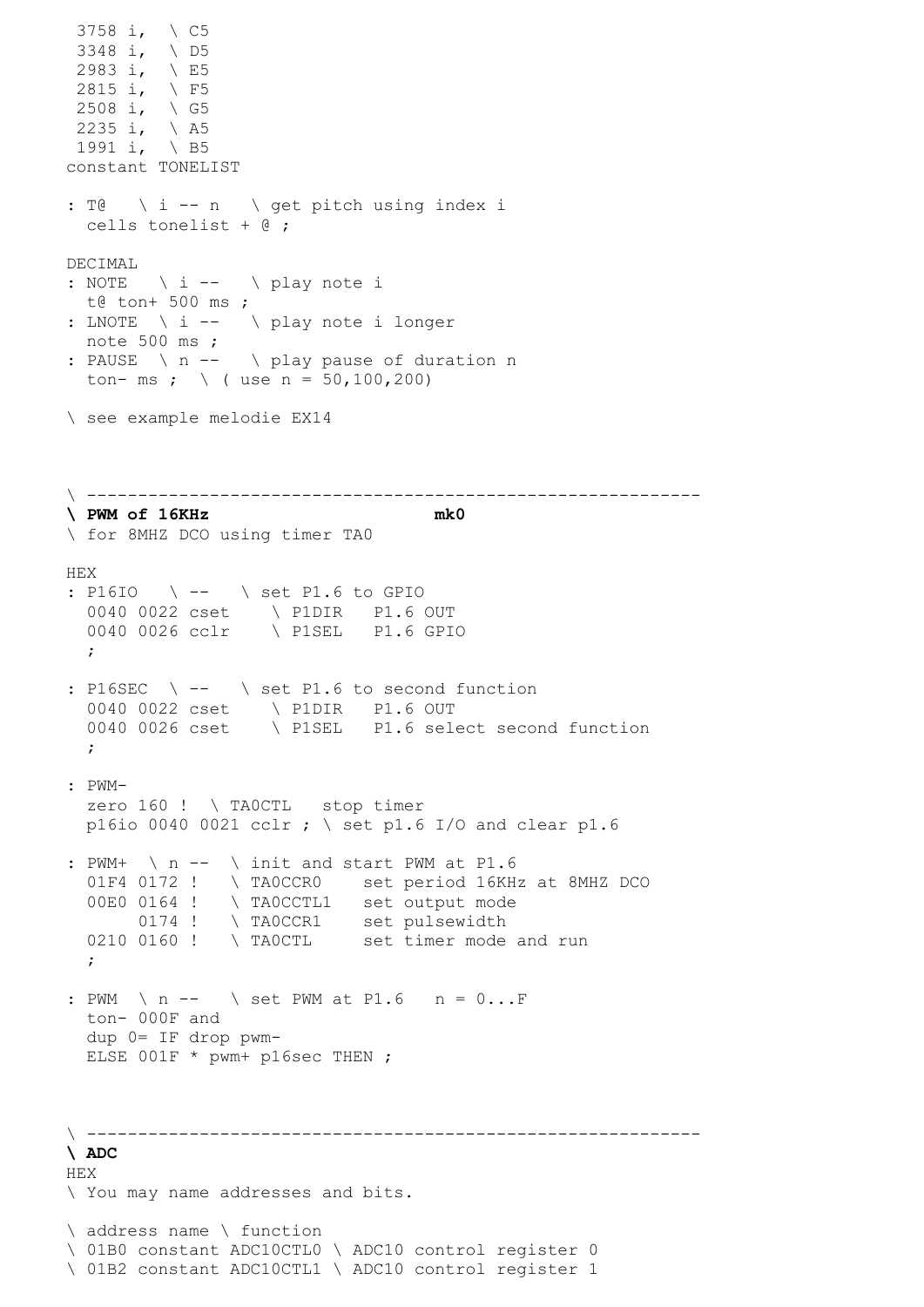\ 004A constant ADC10AE0 \ ADC10 input enable register 0 \ 01B4 constant ADC10MEM \ ADC10 Memory, conversion result \ some named bits \ 0002 constant ENC \ ADC10 Enable Conversion bit \ 4000 constant INCH 4 \ Selects Channel 4 \ 10 constant BIT4 \ for P1.4 Analog Input Enable \ 0001 constant ADC10SC \ start conversion bit \ 0004 constant ADC10IFG \ ADC10 Interrupt Flag \ option bits are:  $\backslash$  2000 constant SREF 1  $\backslash$  set VR+ = VREF+ and VR- = AVSS \ 1000 constant ADC10SHT 2 \ 16 x ADC10CLKs \ 0040 constant REF2 5V \ ADC10 Ref 0:1.5V / 1:2.5V \ 0020 constant REFON \ ADC10 Reference on \ 0010 constant ADC10ON \ ADC10 On/Enable  $\setminus$   $---$ \ 3070 <-- sum of option bits : ADCOFF \ -- \ stop ADC10 ... zero 01B0 ! ;  $\ldots$  can be modified only when ENC = 0  $:$  ADCON  $\setminus$  --  $\setminus$  start ADC10 0002 01B0 set ; \ Set ENC : ADC $@$   $\qquad$  -- x  $\qquad$  get ADC value 03 01B0 SET \ start conversion (ENC+ADC10SC bits) BEGIN 04 01B0 cget UNTIL \ test BIT2 (ADC10IFG) 01B4  $@; \backslash$  get result **: ADC0 \ -- \ select and init ADC channel 0**  adcoff 3070 01B0 ! \ set options (see MCU user manual) 0100 01B2 !  $\sqrt{\text{select input channel (A0 at P1.0)}}$ 01 004A cset ;  $\setminus$  set pin, analog input enable **: ADC4 \ -- \ select and init ADC channel 4**  adcoff 3070 01B0 ! \ set options (see MCU user manual) 4000 01B2 ! \ select input channel (A4 at P1.4) 10 004A cset ;  $\setminus$  set pin, analog input enable \ Example: \ adc4 adcon adc@ . \ print single conversion \ ------------------------------------------------------------ **\ 4 servos connected to OUT** \ Use extern DC power supply for servos. \ Connect servo-GND to MCU-GND. \ Connect servo control lines to OUTx.  $\setminus$  Control line needs one 1..2ms puls, 20ms pause, ~\$40x, \ for one position HEX variable x0 variable x1 variable x2 variable x3 : LDX \ x0 x1 x2 x3 -- \ load variables X0 .. X3 x3 ! x2 ! x1 ! x0 ! ;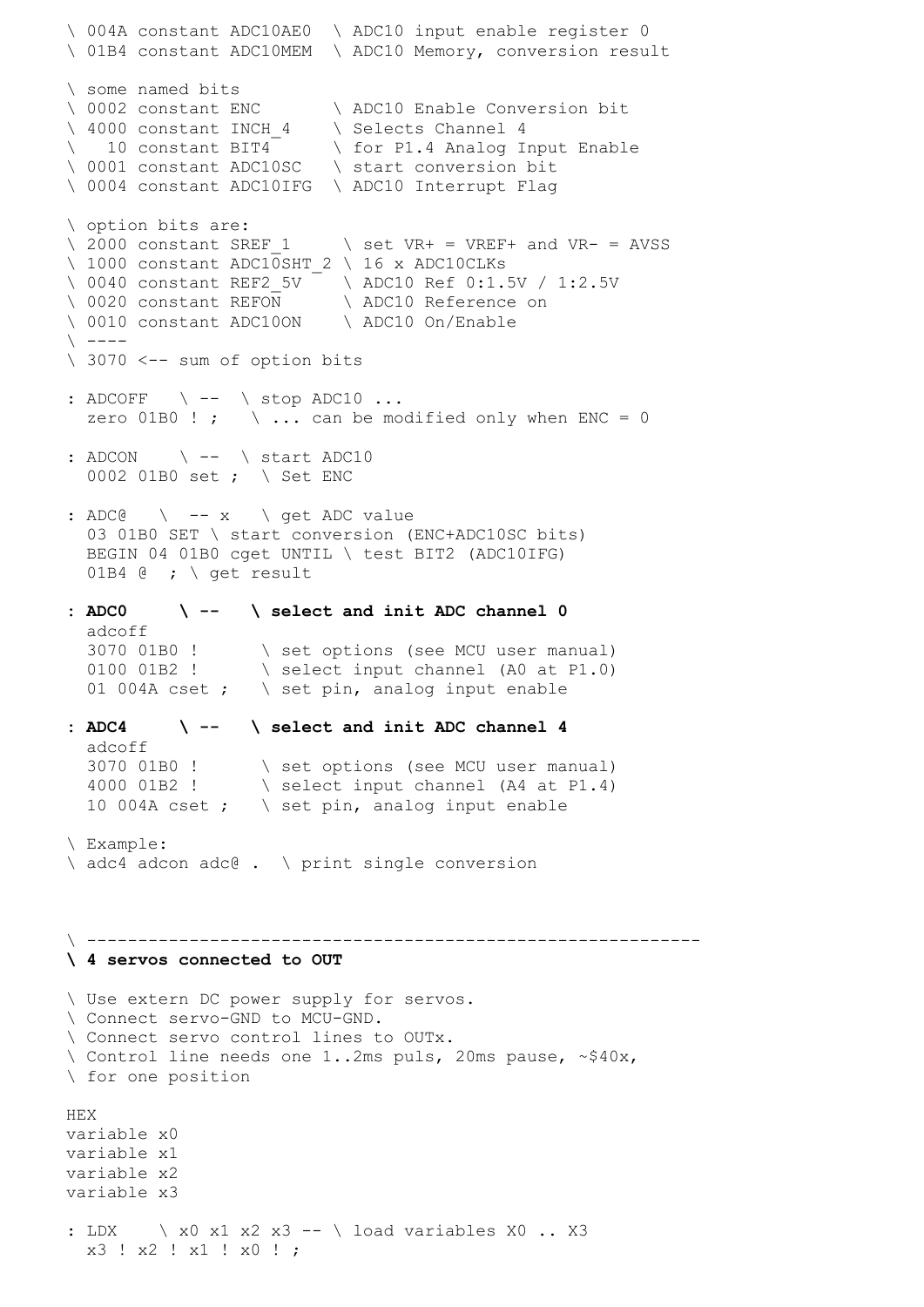```
: INITX \ -- \ load X0 .. X3 wit &500
   500 dup dup dup ldx ; 
   initx
: x? \setminus -- \setminus print all X
   x0 ? x1 ? x2 ? x3 ? ;
: DEX \setminus x -- \setminus waste time x
   0 DO LOOP ;
: PULS \ x n -- \ send puls x to bit n of P2; n=80,40,20,10
   >r r@ p2 cset dex r> p2 cclr 4 ms ;
: SERVE \ -- \ send one puls to all servos
  x0 @ 10 puls 
   x1 @ 20 puls
   x2 @ 40 puls
   x3 @ 80 puls ;
: SERVOS \ -- \ position all servos
   initio
   30 0 DO serve LOOP ;
DECIMAL
\backslash set x to \&480... \&1700 (Range is ~1200 steps)
: SER0 \ x -- \ reposition servo0
  x0 ! servos ;
: SER1 \ x -- \ reposition servo1
  x1 ! servos ;
: SER2 \ x -- \ reposition servo2
  x2 ! servos ;
: SER3 \ x -- \ reposition servo3
  x3 ! servos ;
\ adjust x-min and x-max to match your servo.
\ test for oscilloscope
: SERTEST \ -- \ position all servos, permanent
   initio BEGIN serve key? UNTIl ;
\ ------------------------------------------------------------
\ Initialisation
DECIMAL 
: INIT \backslash -- \backslash set pin I/O and variables.
  initio initsv initx ; 
\ ------------------------------------------------------------
\ Example Programms
\ ------------------------------------------------------------
\ ------------------------------------------------------------
\ Example 0 - leave demo loop, run forth.
: EX0 
  cr .ver
   cr ." forth - command me." abort ;
\ ------------------------------------------------------------
```

```
\ Example 1 - display IN (1)
HEX
```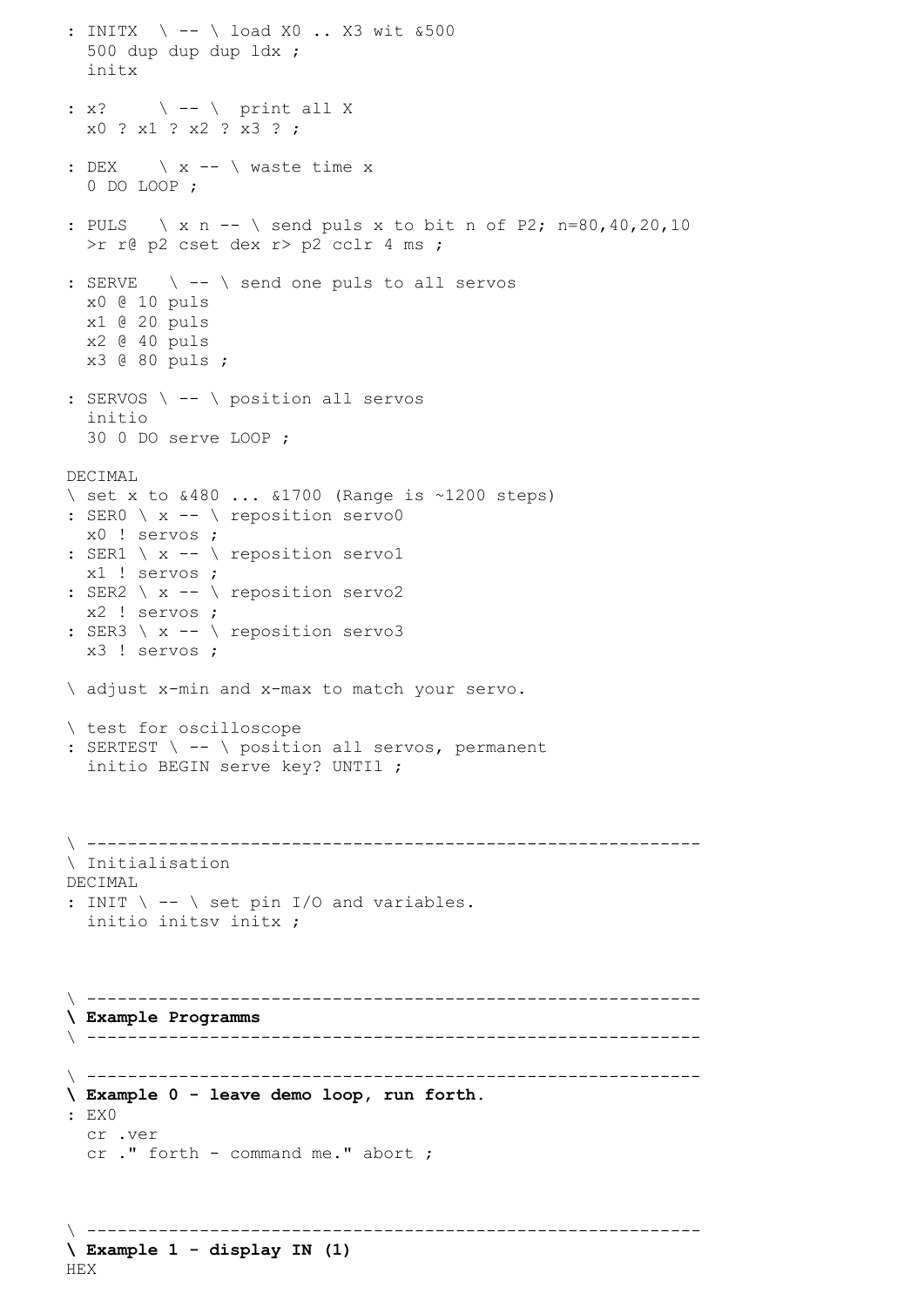: EX1 \ -- \ IN to OUT mk0 initio BEGIN in@ out  $\setminus$  get IN and store it to OUT key? UNTIL key drop ; \ leave loop, clean up \ ------------------------------------------------------------ **\ Example 2 - display IN (2)** HEX : EX2 \ -- \ IN to PWM and OUT mk0 initio BEGIN in@  $\qquad \qquad \backslash$  get IN dup out  $\setminus$  store to OUT PWM 1sec \ do PWM for a second key? UNTIL  $\setminus$  leave loop, clean up key drop pwm- ; \ ------------------------------------------------------------ **\ Example 3 - falling edge detector (1)** HEX : EX3 \ -- \ faling edge detector S2 to OUT0 mk0 initio s2- \ init system and reset edge detection BEGIN s2? IF 1 out  $\setminus$  set on edge detect 1sec s2- zero out  $\qquad \setminus$  wait, then reset THEN key? UNTIL \ leave loop, clean up key drop ; \ ------------------------------------------------------------ **\ Example 4 - falling edge detector (2)** HEX : EX4  $\backslash$  --  $\backslash$  falling edge detector S2 to note mk0 initio s2- \ init system and reset edge detection 01 note  $\overrightarrow{\ }$  start low note BEGIN s2? IF 1 out  $\setminus$  set on edge detect<br>OF note  $\setminus$  do high note  $\setminus$  do high note 1sec s2- zero out  $\qquad \setminus$  wait, then reset out ... 01 note  $\qquad \qquad \qquad$  and low note THEN key? UNTIL \ leave loop, clean up key drop ton- ; \ ------------------------------------------------------------ **\ Example 5 - toggle OUT bits** HEX : tout  $\langle c -c \rangle$ dup [char]  $1 = IF 01 12po ctoggle out > exit THEN$ dup [char]  $2 = IF 02 12po ctoggle out > exit THEN$ dup [char]  $3 = IF 04 12po ctoggle out > exit THEN$ dup [char]  $4 = IF 08 12po ctoggle out > exit THEN$ dup [char]  $0 = IF$  zero out exit THEN dup [char]  $f = IF$  Of out exit THEN ;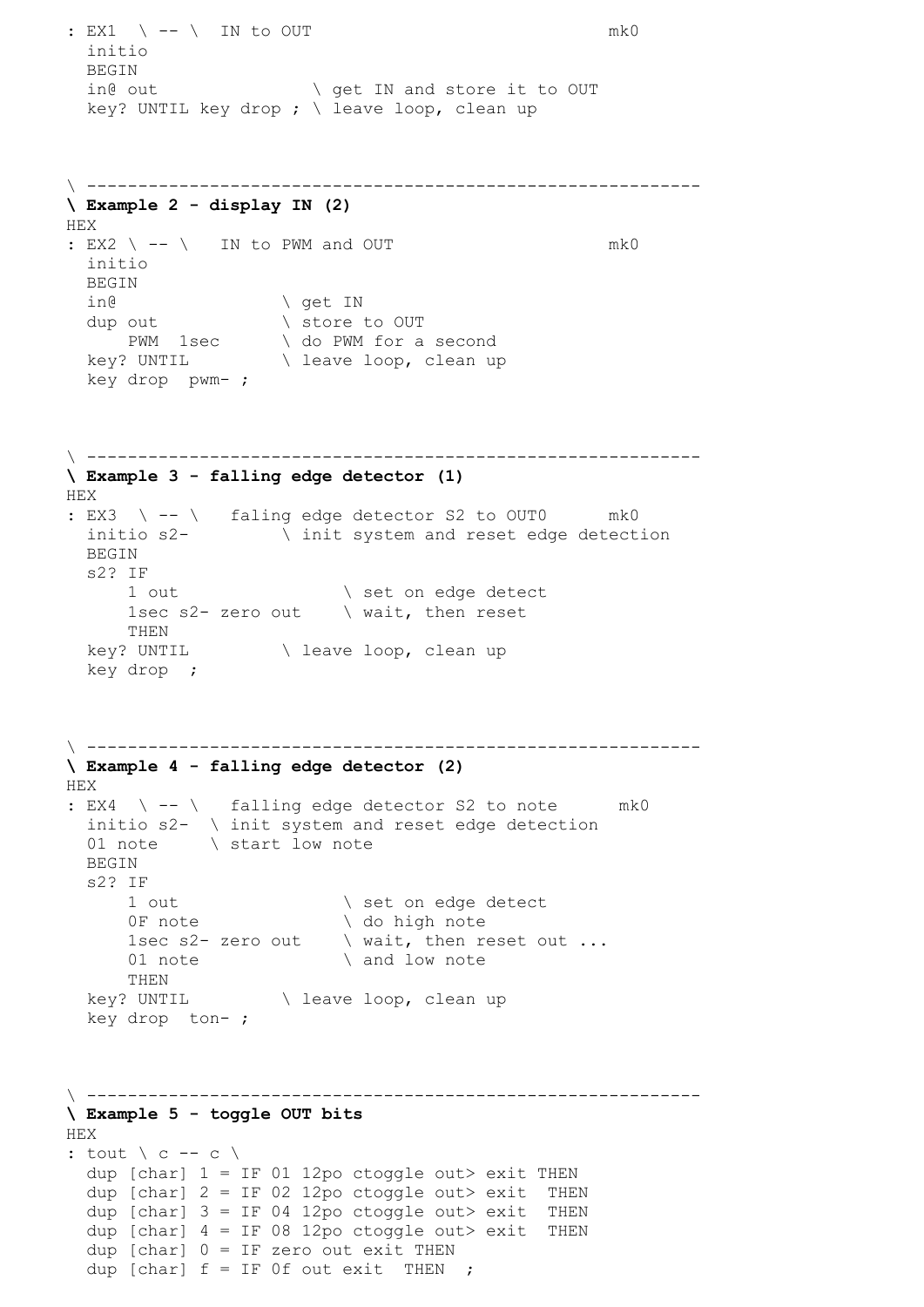: EX5  $\backslash$  --  $\backslash$  press 1 2 3 4 to toggel OUT bits, \ 0 to clear all, F to set all. initio zero out BEGIN key tout 1B ( esc ) = UNTIL ; \ exit on esc-character \ ------------------------------------------------------------ **\ Example 6 - dance of 4 servos** DECIMAL 0480 constant SL 1700 constant SR 1000 constant SM IHERE \ create a list of moves SL i, SL i, SL i, SL i, SR i, SR i, SM i, SR i, SM i, SM i, SR i, SM i, SL i, SL i, SM i, SL i, SM i, SM i, SL i, SM i, SR i, SR i, SR i, SR i, CONSTANT MO  $\setminus$  -- adr  $\setminus$  get list address : ROWS  $\ i -n \ \ \backslash$  calculate row offset in bytes 4 cells \* ; : ROW@ \ adr -- x0 x1 x2 x3 \ get 4 values from adr dup 4 cells + swap DO i @ cell +LOOP ; : DANCE \ adr n -- \ play list at address, n rows. rows over  $+$  swap  $\setminus$  calculate end of list DO \ from beginning till end of list  $(i u. ) \setminus testing$  i row@ ldx servos \ drive servos to positions of row 1 rows +LOOP ; \ advance one row : EX6 \ -- \ dance until key is pressed initio **BEGIN**  m0 6 dance \ set list and rows, then play it once ... key? UNTIL  $\setminus \ldots$  again until key is pressed. key drop ;  $\setminus$  clean up. \ ------------------------------------------------------------ **\ Example 7 - servo follows analog input pin (ADC4)** \ ADC@ is 0 .. \$3FF \ SERVO is &480 .. &1700 DECIMAL : POSITION \ adc -- pos \ scale adc value to servo position 480 + ; : EX7 \ -- \ Position of servo2 given by potentiometer initio \ init ports, adc4 adcon \ init ADC initx  $\setminus$  statposition of servos BEGIN adc@ position x2 ! serve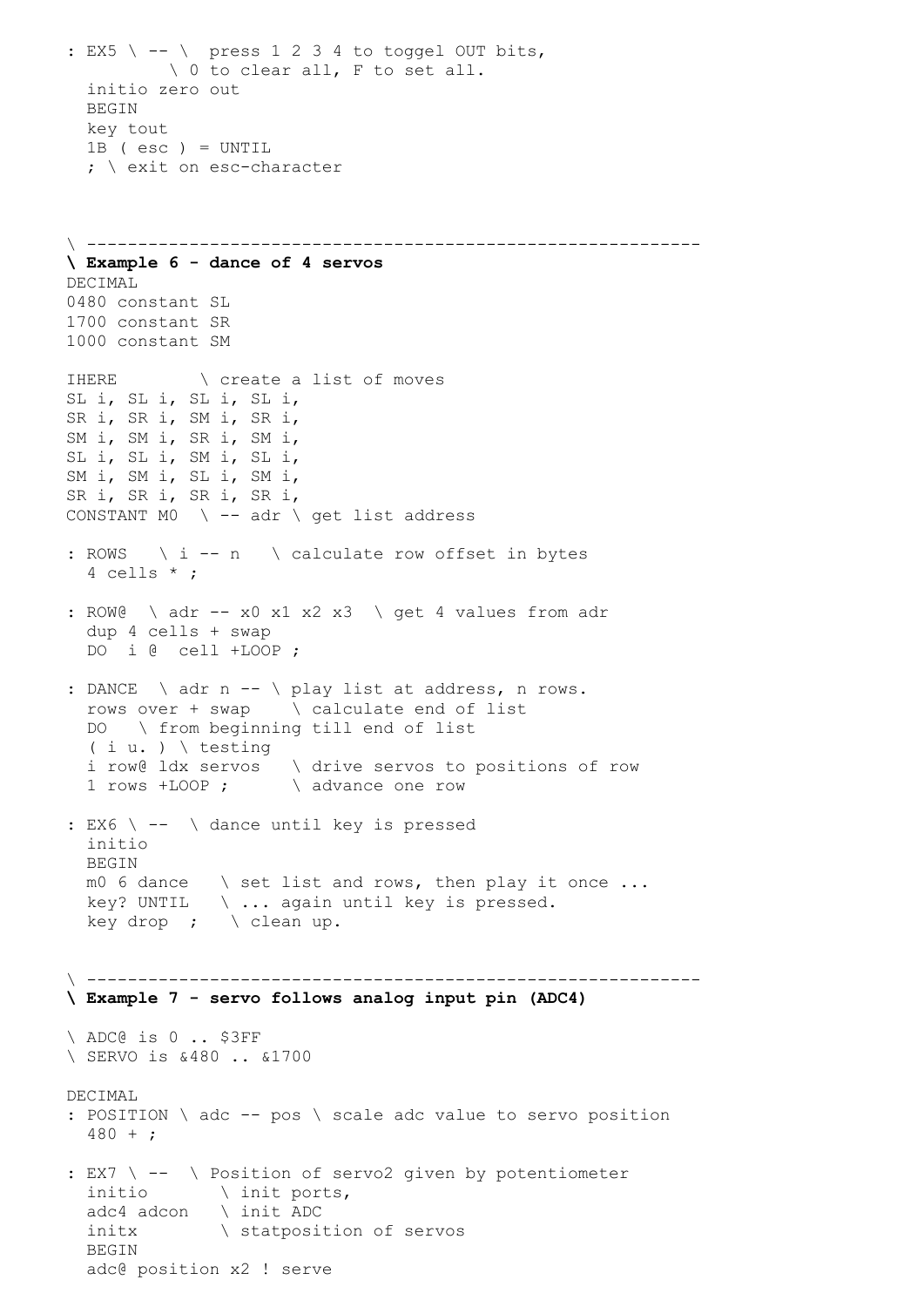key? UNTIL key drop ;  $\setminus$  clean up. \ ------------------------------------------------------------ **\ Example 8 - get analog input** HEX : EX8 \ -- \ **ADC to OUT and terminal** mk0 initio adc4 adcon \ init all modules BEGIN adc@ 44 / \ scale 10Bit value, 3FF..0 --> F...0 dup out  $\setminus$  display scaled value dup note 50 pause \ play apropriate tone . \ print to terminal key? UNTIL \ leave loop, clean up key drop ton- ; \ ------------------------------------------------------------ **\ Example 9 - tbd** : EX9 ; \ ------------------------------------------------------------ **\ Example 10 - tbd** : EX10 ; \ ------------------------------------------------------------ **\ Example 11 - tbd** : EX11 ; \ ------------------------------------------------------------ **\ Example 12 - pressing S2 increments OUT** HEX : EX12  $\backslash$  --  $\backslash$  faling edge detector S2, counting up OUT initio s2- \ init system and reset edge detection F OUT \ initial OUT value BEGIN s2? IF 12po 0@ 1+ F and 12po 0! \ increment OUT nibble out>  $\qquad \qquad \backslash$  display it 100 ms s2- \ wait, then reset S2 THEN key? UNTIL \ leave loop, clean up key drop ; \ ------------------------------------------------------------ **\ Example 13 - echo any key** :  $EX13$   $\rightarrow$  --  $\rightarrow$  terminal KEY to OUT with echo MK= initio zero out cr ." press any key to start - press Esc-key to exit" cr \ new line BEGIN key \ get key dup over 20 < IF 5E emit 40 + emit \ echo control character ELSE emit THEN \ echo character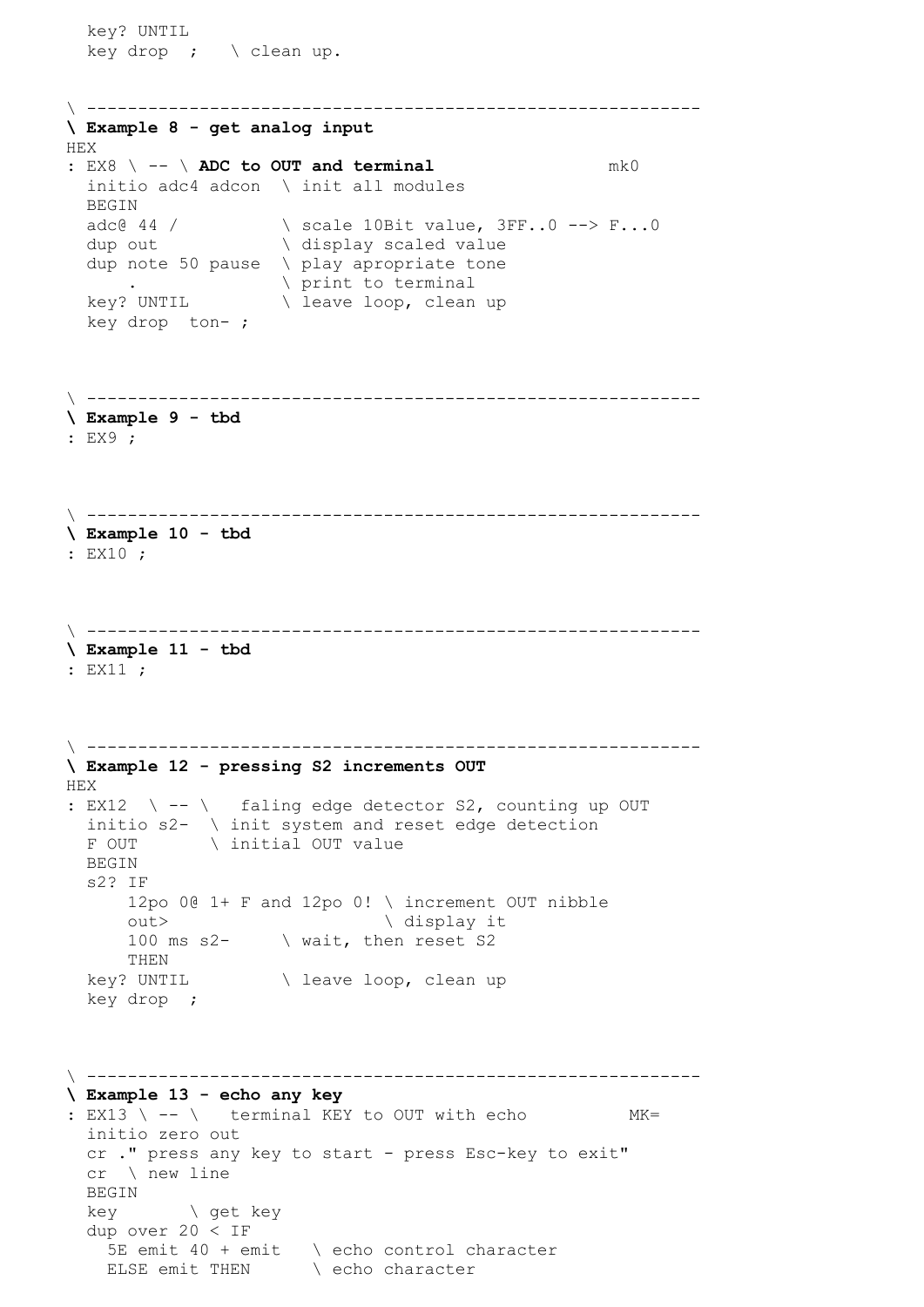```
 dup space 2# space \ print character value
   dup out \ send lower nibble to OUT
   1B ( esc ) = UNTIL 
  ; \ exit on esc-character
\ ------------------------------------------------------------
\ Example 14 
HEX
: EX14 \ -- \ display ADC at OUT and play note mk0
  initio adc4 adcon \ init all modules
  BEGIN 
 adc@ 44 / \angle scale 10Bit value, 3FF..0 --> F...0
 duce if \sqrt{3} display scaled value
      note 50 pause \ play apropriate tone
  key? UNTIL \ leave loop, clean up
   key drop ton- ; 
\ ------------------------------------------------------------
\ Example 15 - play MYBONNIE
\ Connect speaker between P1.5 and GND.
HEX 
: EX15 \ -- \ play once 
  06 note 50 pause \setminus G4
  0C note 50 pause \ F5
  0A note 50 pause \ D5
 09 note 100 pause \ C5 
0A note 50 pause \ D5
  09 note 50 pause \ C5
  07 note 100 pause \ A4
  06 note 50 pause \ G4
  04 lnote 100 pause \sqrt{E4}06 note 50 pause \setminus G4
  0C note 50 pause \ F5
  0A note 100 pause \ D5
  09 note 50 pause \ C5
  09 note 50 pause \ C508 note 100 pause \ B4
   09 note 50 pause \ C5 
  0A lnote 200 pause \ D5
  ton- ; \setminus try to make it sound better ...
\ ------------------------------------------------------------
\ In DEMOLOOP you may select an example programm by its number
\ and run it. EXIT demoloop by selecting EX0.
: DEMOLOOP \ --
   BEGIN
  initio s2 - s1 - \infty init system and reset edge detection
  F OUT \ initial OUT value
  BEGIN
  s2? IF \ select demo with S2
      12po 0@ 1+ F and 12po 0! \ increment OUT nibble
     out> \qquad \qquad \backslash display it
     100 ms s2- \ wait, then reset S2
      THEN 
  s1? IF \ run demo with S1
   12po 0@
  dup 0 = IF EX0 THEN \setminus run example ...dup 1 = IF EX1 THEN
```